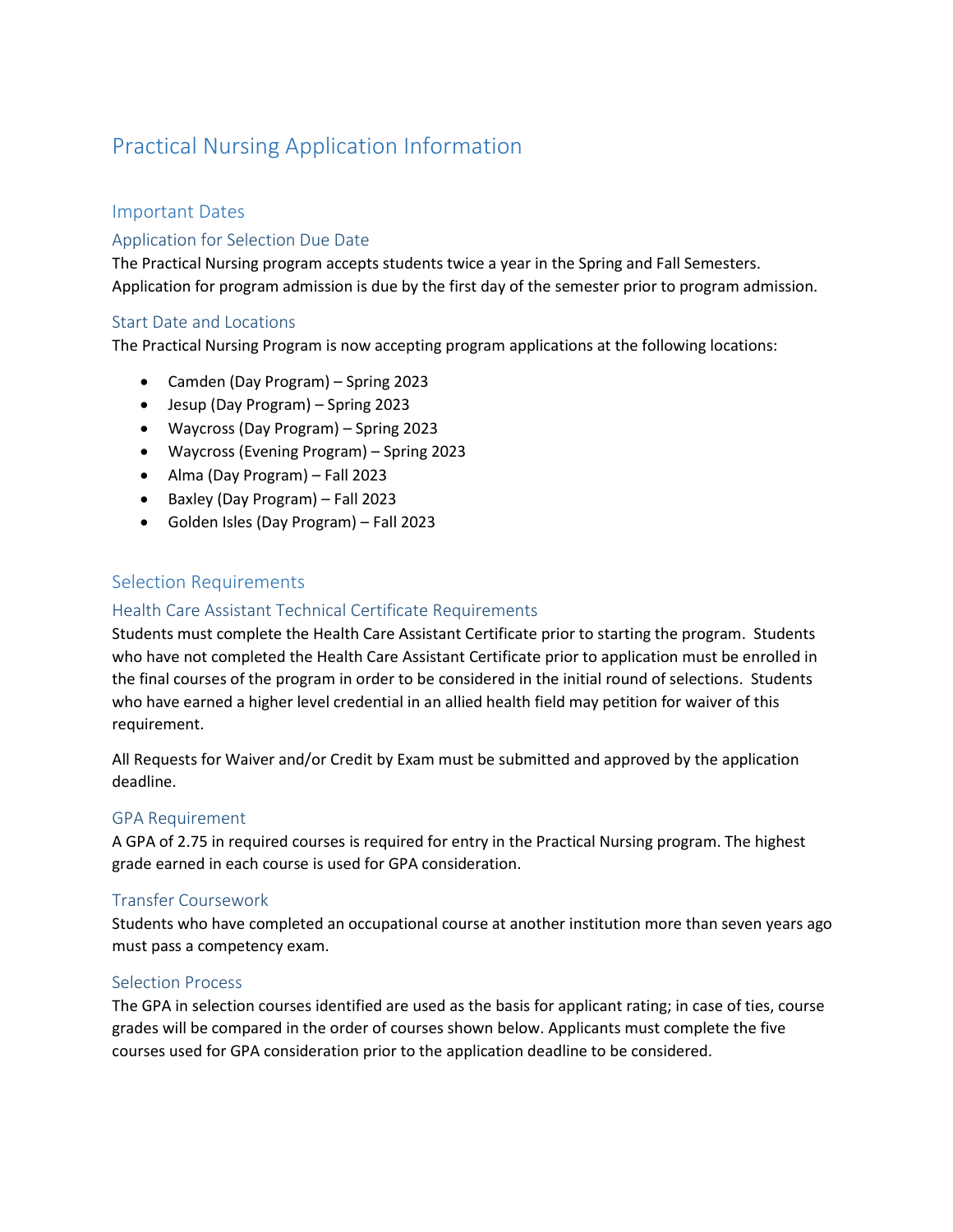## Selection Course GPA

The following course list is used for GPA ranking consideration.

- ALHS 1011 Function and Structure of the Human Body
- ALHS 1090 Medical Terminology
- MATH 1012 Foundations of Mathematics
- ENGL 1010 Foundations of English
- PSYC 1010 Basic Psychology

Degree level coursework may be substituted for the above diploma courses.

## Criminal Background and Drug Screenings

A criminal background check and drug screening IS NOT required for application into the program. If selected for the program, applicants must give their authorization and have a criminal background check and drug screen completed for the clinical sites. Failure to meet the requirements of the clinical site will result in the inability to complete clinical course work. This will be explained in detail during program orientation for the Practical Nursing Program.

## Apply and Prepare

- Submit all official documentation to the CPTC Admissions Office by the due date
- Make sure your mailing address is up to date for program correspondence.
- Documents are only considered to be official if received in a sealed envelope from the sending institution.
- If space is available, students who complete GPA selection courses during the semester prior to the start of the program and meet GPA requirements may be considered.
- Student must attend program orientation. Dates and times will be communicated to applicants selected.
- Students will receive a letter of acceptance or declination from the program director. Letters are sent to the mailing address on record in admissions.
- Failure to confirm acceptance and attend program orientation will result in the student's seat in the program revoked and awarded to another applicant.

## Information for Selectees

#### Completion of Required Courses

The courses calculated for selection ALHS 1011, ALHS 1090, MATH 1012, ENGL 1010, and PSYC 1010 require a C or better when grades post prior to the application due date. The highest grade earned for these classes will be included in the final GPA calculation for selection.